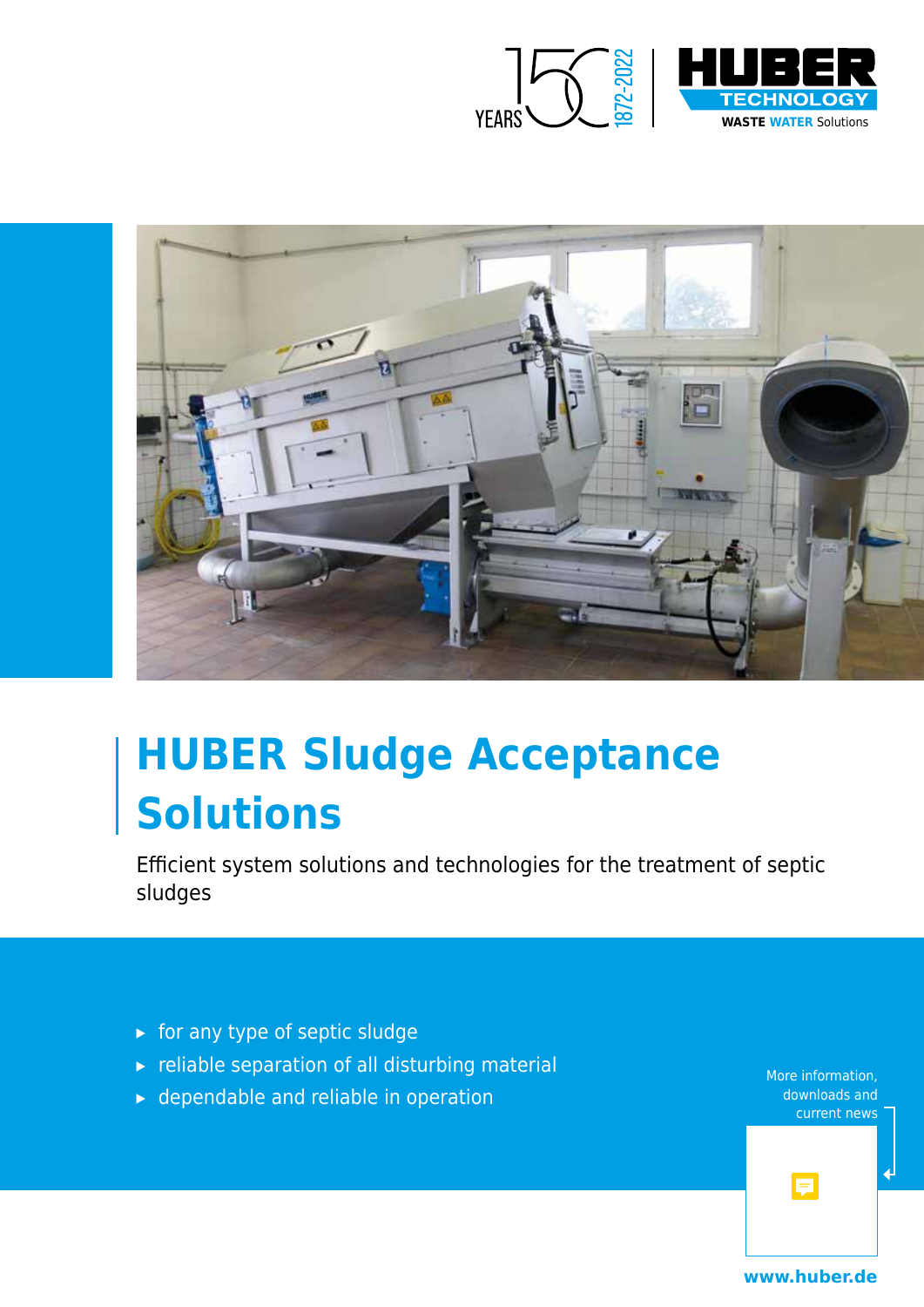## **The challenge – Our solution**

HUBER provides complete systems and processes for septic sludge treatment. Our equipment, as proven during many years of experience, is especially suited for septic sludge treatment. Hundreds of HUBER plants for septic sludge treatment have been installed worldwide. Septic sludge is typically delivered in tanker vehicles. Depending on the size of the WWTP, it may be pumped into a balancing tank from where it is continuously fed to the plant. Direct feeding without prior balancing is possible at larger plants. In any case, removal of coarse material, such as hygienic products, plastic material, etc., from the septic sludge is necessary. There are several requirements for good septic sludge treatment:

- ▸ High capacity to minimise waiting time of tanker vehicles
- ▸ High separation efficiency to achieve excellent separation of non-degradable material
- ▸ Automation to minimise operator attendance
- ▸ Complete encasement to eliminate odour annoyance
- ▸ Reliable operation without impairment by grit and gravel
- ▸ Integrated screenings washing and compaction to produce screenings suitable for landfill and to reduce their weight and disposal costs



*HUBER Sludge Accpetance Plant ROTAMAT® Ro3.1 with HUBER Fine Screen ROTAMAT® Ro1.*

To meet these requirements HUBER developed special machines and plants that have proven their efficiency and reliability in hundreds of installations.

There are three options of septic sludge disposal on sewage treatment plants:

- 1. Introduction into the wastewater flow
- 2. Introduction into the sludge flow

3. Introduction partly into the wastewater, partly into the sludge flow

#### **Identification and metering system**

Due to the steadily increasing requirements on personnel and equipment and modernisation of technologies and software, systems with automatic software are more and more applied. The automatic software facilitates the process of metering, data storage including invoicing. This complete system is able to take into account different specific requirements (depending on the medium quality), such as feed line length, flow metering, sampling, thus facilitating various handling tasks within a single process. Plants can operate autarkically and can independently be started and operated by the customer. The system is designed for data recording and storage (independent of the plant version).



*Visualisation within the process control system.*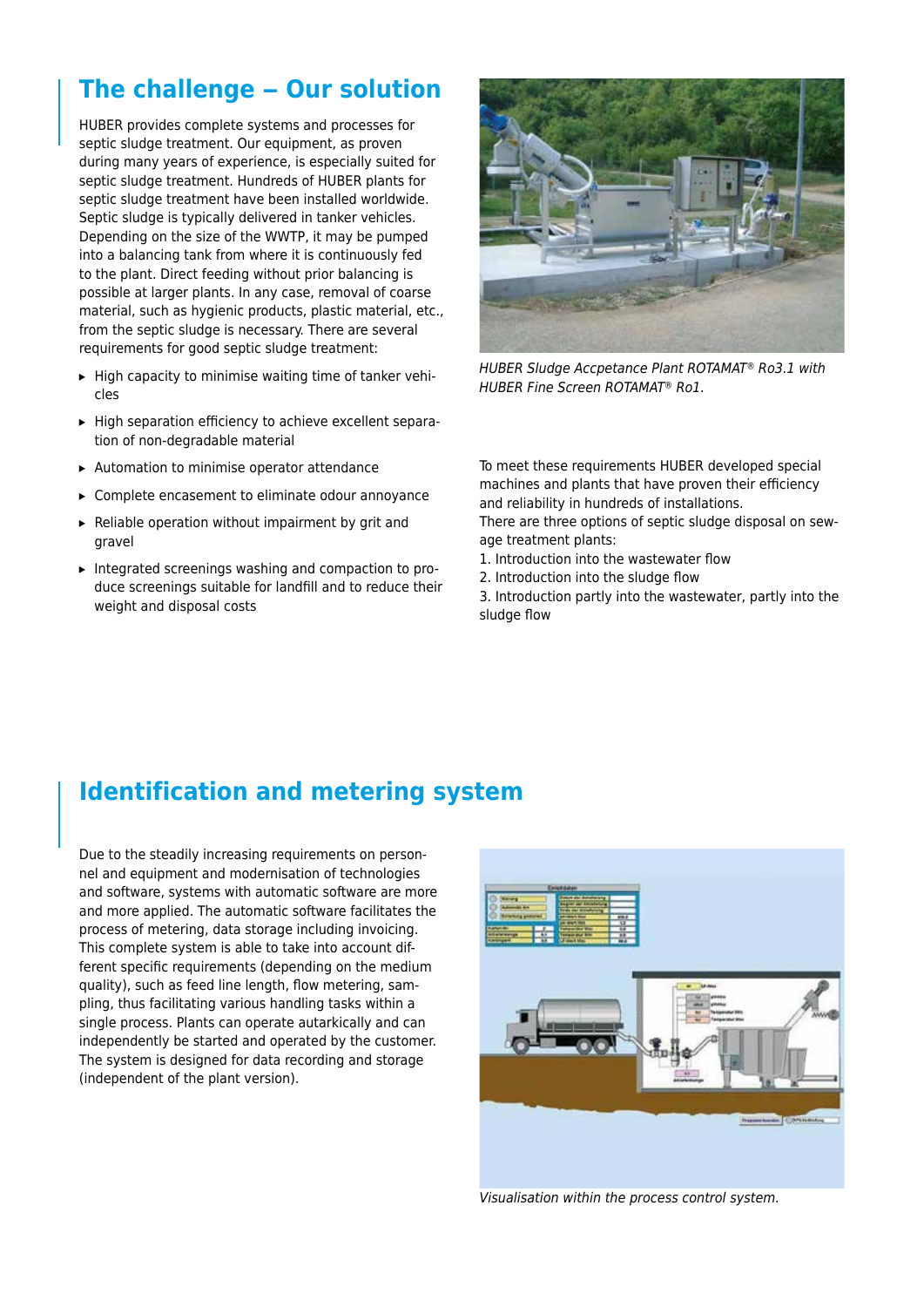### **HUBER Sludge Acceptance Plant ROTAMAT® Ro3**

The HUBER Sludge Acceptance Plant ROTAMAT® Ro3 is used for mechanical treatment of septic sludge. A HUBER Fine Screen ROTAMAT® Ro1 or HUBER Micro Strainer ROTAMAT® Ro9 is installed in a tank. The septic sludge is fed into the tank and, as it flows through the Fine Screen or Micro Strainer, all coarse material is retained. A screw conveyor with integrated screenings press removes the screenings from the tank, reduces their volume and weight and drops them into a container or bagging

device. The entire treatment takes place in a fully enclosed system; odour nuisance is thus prevented.

The screenings are additionally washed which makes them suitable for landfill. The filtrate is blended into the wastewater for further treatment in the WWTP.

#### **HUBER Sludge Acceptance Plant ROTAMAT® Ro3.1 with ROTAMAT® Fine Screen**

The robust and efficient Ro3.1 version has become the most popular system of its kind. Its superior design and engineering guarantee most dependable operation – day after day, year after year.

The main component of the HUBER Sludge Acceptance Plant ROTAMAT® Ro3.1 is the reliable HUBER Fine Screen ROTAMAT® Ro1. It excels with its high capacity, good separation efficiency and low head loss. Another exceptional feature is its integrated screenings press with all its benefits.

The ROTAMAT® Fine Screen is extremely sturdy, able to deal with rocks and grit, and entirely made of stainless steel. It is fully self-cleansing as its rake tines fully engage the basket bars. (Please find more detailed information in our separate HUBER Fine Screen ROTAMAT® Ro1 brochure.)



*HUBER Sludge Acceptance Plant ROTAMAT® Ro3.1 with HUBER Fine Screen ROTAMAT® Ro1, heated and insulated unit.*



*Floating and suspended material is retained in the screen basket. The tines mesh into the basket bars and ensure a complete automatic cleaning.* 

#### **HUBER Sludge Acceptance Plant ROTAMAT® Ro3.2 with ROTAMAT® Micro Strainer**

In this Ro3 version the screenings are separated by the HUBER Micro Strainer ROTAMAT® Ro9. The screen basket is cleaned by the stainless steel screw. Additional cleaning

is achieved by wear-resistant brushes fitted to the screw flights. As the screenings are conveyed upwards within

the closed rising pipe they are compacted in the integrated screenings press prior to being discharged. The HUBER Sludge Acceptance Plant ROTAMAT® Ro3.2 is an efficient and low-cost alternative to our Ro3.1. It can be used for low flow and load applications.